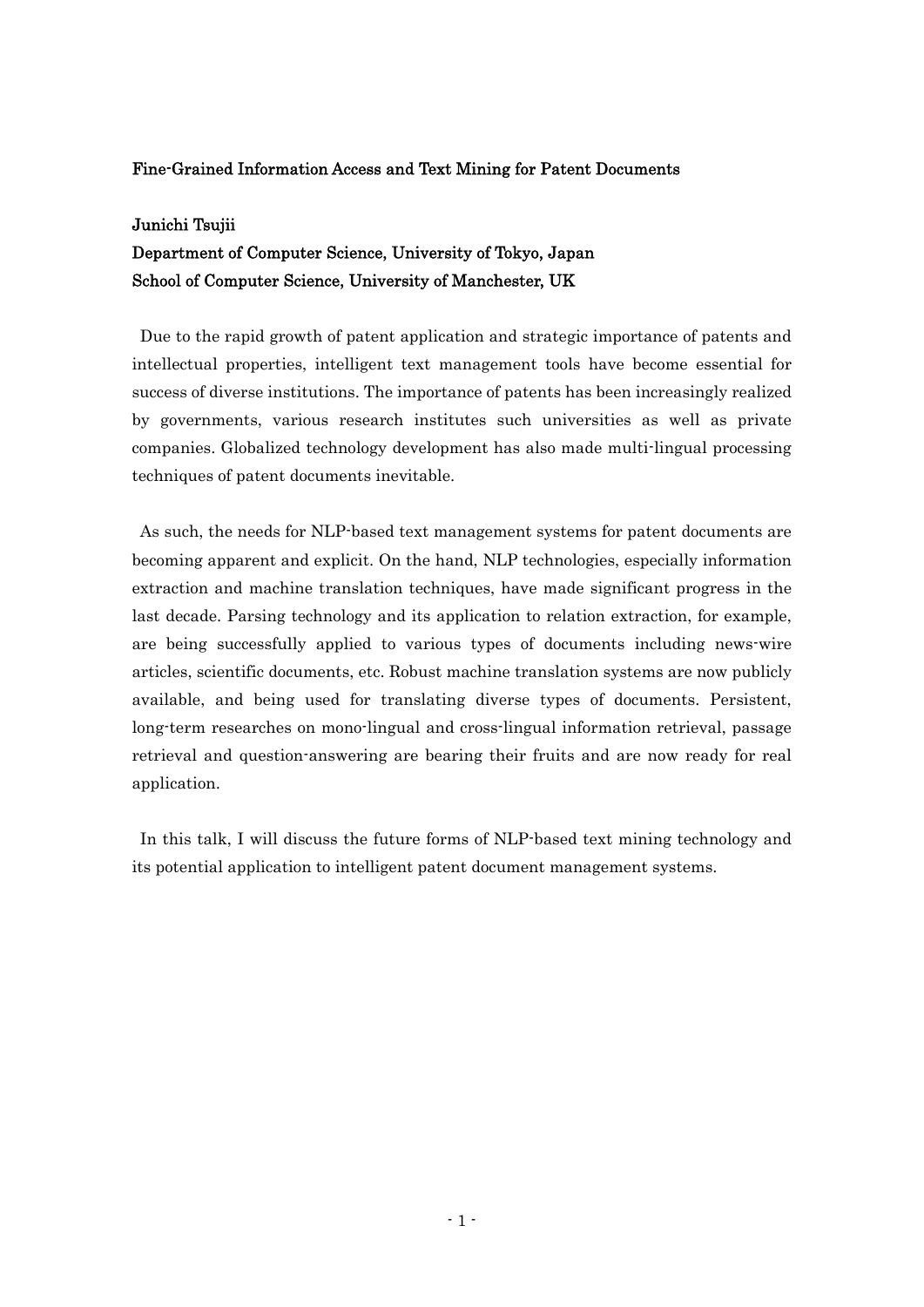### 特許庁における機械翻訳の活用状況とその将来像

#### 岡崎 輝雄

### 特許庁 普及支援課特許情報企画室 調査班長

 特許庁は海外利用者向けに、公開特許公報の英文抄録である PAJ(Patent Abstracts of Japan)のほか、同公報の機械翻訳サービスを特許電子図書館(IPDL: Industrial Property Digital Library)で提供し、多種多様なニーズに応えるようサービス内容の拡充に努めて います。また、海外の特許庁審査官に対しては、共通する特許出願についてそのサーチ及 び審査結果に関する情報を有効利用するために機械翻訳を用いた高度産業財産ネットワー ク(AIPN: Advanced Industrial Property Network)を運用しています。このネットワークに より、海外の特許庁においては、包袋書類(出願人が我が国特許庁に提出した明細書あるい は拒絶理由通知書といった、特許出願の審査に係る書類等)を、機械翻訳により英語で利用 することが可能になり、我が国出願人の海外での特許権取得の迅速化が期待されています。

### Current Situation and Future Vision of Machine Translation in Japan Patent Office

### Teruo Okazaki

# Deputy Director of Information Dissemination and Policy Division, General Affairs Department, Japan Patent Office

The JPO has been making efforts to upgrade and expand our service contents in order to satisfy a variety of needs of the IP information users overseas by providing, in addition to PAJ (Patent Abstracts of Japan) which are the abstracts of the published JP patent applications, the Japanese-English machine translation service of those JP applications on the IPDL (Industrial Property Digital Library). Also, for the patent examiners in the foreign patent offices, the JPO has AIPN (Advanced Industrial Property Network) which allows those examiners to make the most of the search and examination results of the patent applications common to the JPO and the office by means of English machine translation. It is believed that providing AIPN enables the examiners in the foreign patent offices to use file wrapper information (which contains the documentation of a patent application filed by the Japanese applicant with the JPO, including the description or other documents issued during the procedure such the notification for reason for refusal) in the form of English machine-translated text, and thus is expected to promote or accelerate obtaining a patent in foreign countries for Japanese applicants.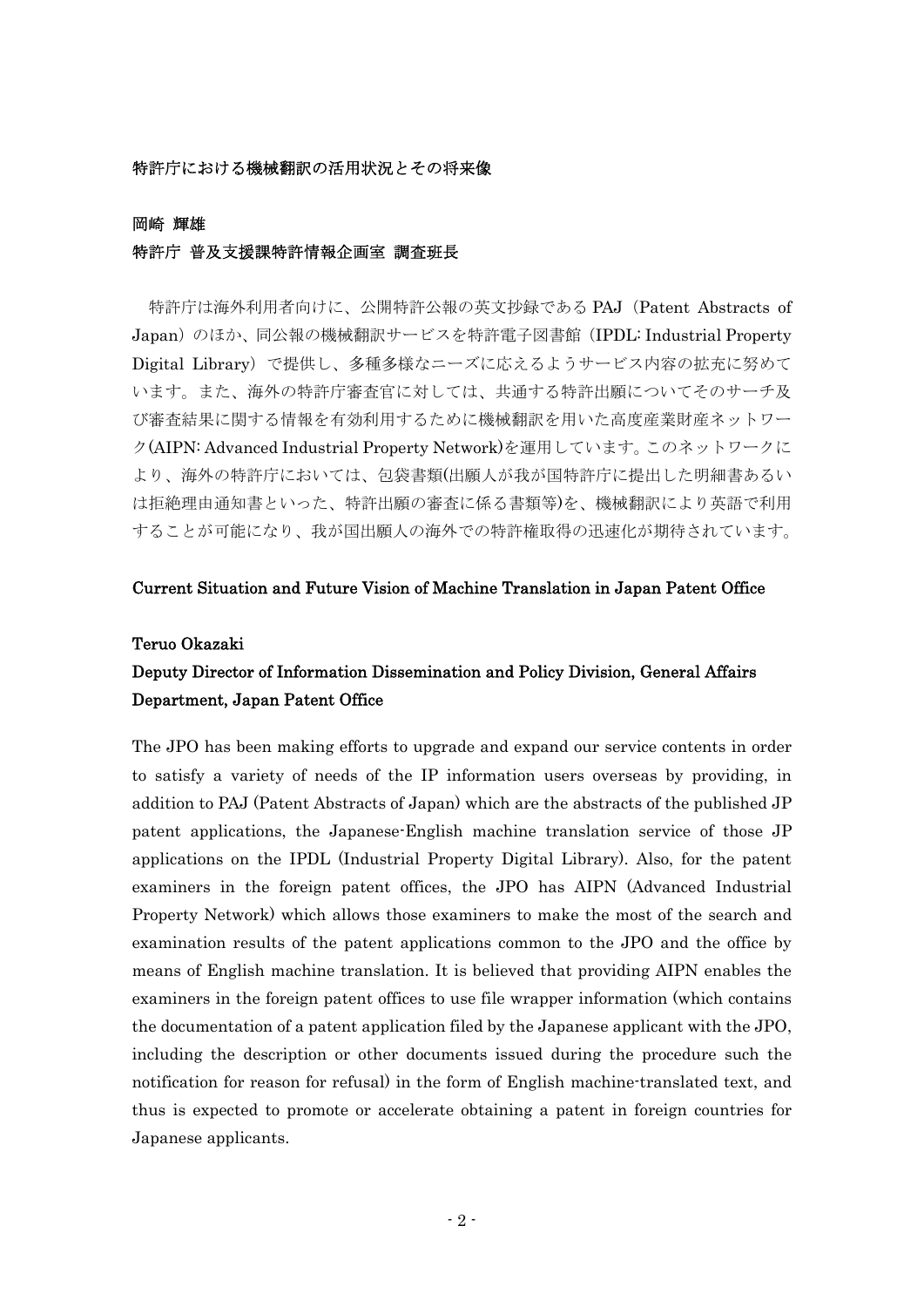## CPIC's MT Development: Current Status and Future Directions

## Dan Wang

## Director of Information Processing Dept., CPIC (China Patent Information Center)

Following JPO and KIPO, SIPO launched a Chinese to English Patent MT system in April 2008, as a response to the increasing need of IP professionals and the general public to access patent documents in Chinese. In order to tackle the crucial issue of translation quality, various measures, including a diagnostic evaluation approach employing a set of manually constructed check-points have been implemented in the process of system development and improvement. This approach was also proved to be effective in the English to Chinese MT system developed and launched by the China Patent Information Center (CPIC) in April 2010. Currently, a Japanese to Chinese MT system is under development. While these systems use RBMT engines in essence, experiments of other two paradigms (SMT and EBMT) are planned to be performed in the future.